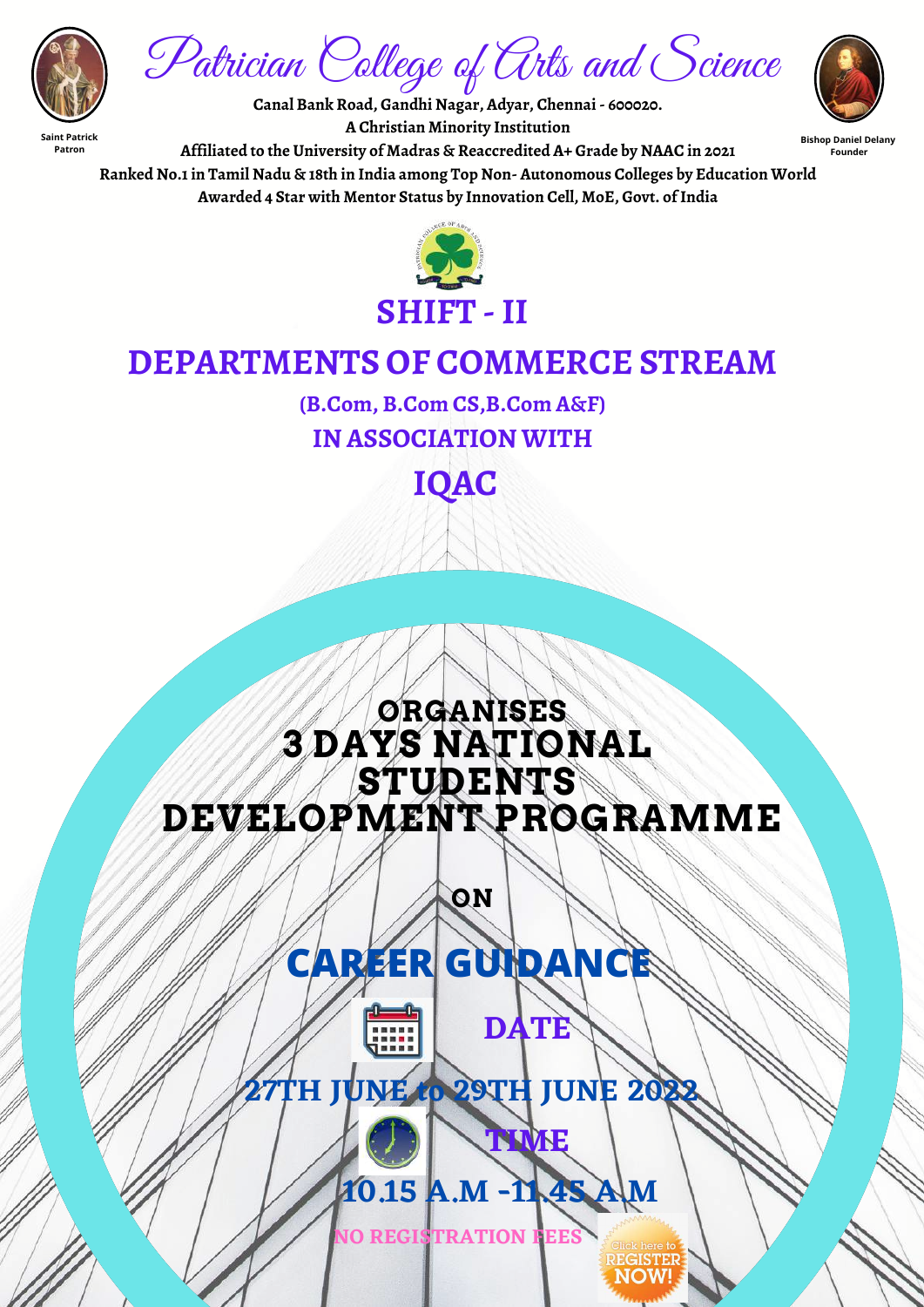#### **PATRICIAN COLLEGE OF ARTS AND SCIENCE**

**Established in 2001, is a Christian minority co-educational self-financing institution affiliated to the University of Madras. It was instituted by the Brothers of St. Patrick, a congregation established by Bishop Daniel Delany on 2nd Feb 1808, in Ireland. Our college has been reaccredited with "A+" grade by NAAC in 2021. The college offers 13 Under Graduate, 6 Post Graduate and 2 M.Phil. Programmes in two shifts. There are 125 committed teaching faculty and 3500 students under the leadership and guidance of college Director and Secretary, Academic Director, Principal & Vice-Principals. DEPARTMENT OF CORPORATE SECRETARYSHIP -SHIFT II**

**In 2017, commencement of Bachelor of Commerce is yet another milestone in the history of Patrician College . The department is proven for its committed, dedicated and experienced faculty members. With the strength of 200 students and two batches passed out, the department feels proud of its alumnus and its contributions.ICT enabled teaching learning, Patrician Knowledge Resource Centre, Student Development Programmes & Motivational Talks promote effective learning. To enhance their practical knowledge in the field of accounting add on courses like Tally & GST are also offered.**  $Q_{-}$ 

**The Department of Corporate Secretaryship Shift II was started in the year 2017. It commenced with an aim to cater to students to be prepared for the Corporate world, as well as to motivate students to be adaptive in various circumstances. The Department provides real world perspective and institutional details, which will enable the students to understand the corporate sector better. The department encourages and guides the students who are willing to take up the ACS course and other certificate courses that are offered by the college.**

#### **DEPARTMENT OF COMMERCE (SHIFT II)**

## **DEPARTMENT OF ACCOUNTING & FINANCE -SHIFT II**

**Started its journey from the year 2017. The department has qualified, dedicated and experienced faculty members with a student strength of 200 at UG level. ICT enabled teaching learning initiatives are adopted. Patrician College Knowledge resource center. Student Development Programmes & Motivational talks promote effective learning. To enhance their practical knowledge in the field of accounting add on course like Tally & GST also offered.**

#### **STUDENTS DEVELOPMENT PROGRAMME (SDP)**

**The SDP organizes in association with IQAC is an annual programme conducted to enhance Career Guidance among School students, researchers and Under Graduate Commerce , Corporate Secretaryship and Accounting & Finance students. The insights, discussion and deliberations of this programme will help the students gain insights on the course of study , they opt for higher education & scope of the programme they choose.**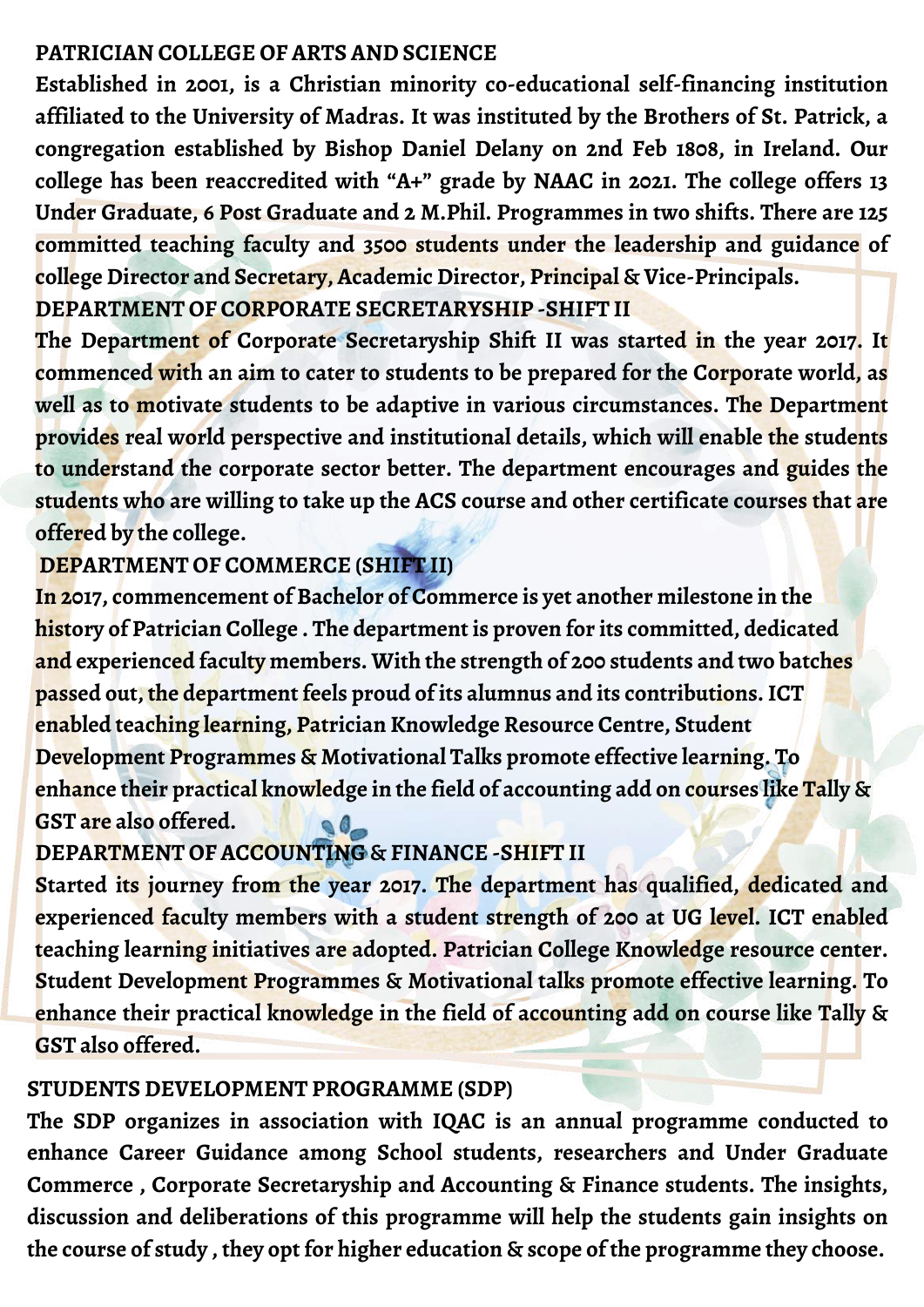**Dr.R.Subramanian Founder and CEO Mind Biz Projects and Training Pvt. Ltd**



**Ganesh Vaideeswaran FCA CMA CPA Chief Transformation Officer FINSPIRE Academy**



## **Programme Schedule**

## **Day 1 - 27th June 2022**

**Topic - Career opportunities for Commerce and Corporate Secretaryship Students. A Macro Perspective.**

**Day 2- 28th June 2022**

**Topic - Global Opportunities - Specific USbased Professional Programs**

### **Topic - Macro and Micro View of CA and CS**

**CA Petchi Kannan Motivational Speaker for CA Students**



#### **Day 3- 29th June 2022**

**Dr.S.Vasudevan Director ,IOA ,Analytics**



**Topic -Career Opportunities in Banking, Insurance, and Technolgy Programs**